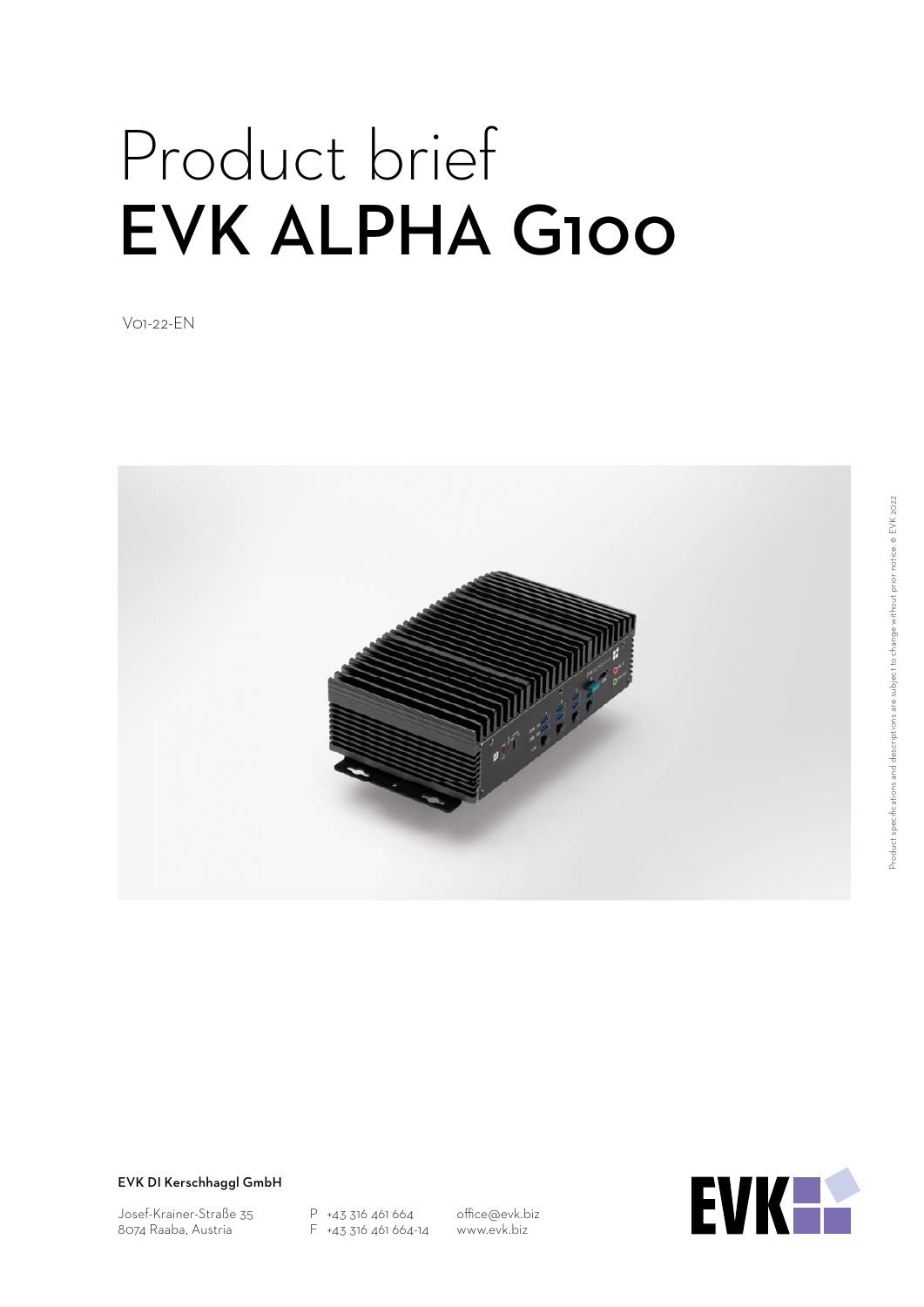### V02-22-EN EVK ALPHA G100

#### Real-Time Processing Platform for Spectral Imaging

- Single-input embedded computing platform for classification of hyperspectral data
- GigE Vision compliant
- Supports EVK HELIOS hyperspectral imaging core cameras

| Description    | EVK ALPHA G100 is a real-time, embedded processing platform for classification of<br>hyperspectral data. Together with an EVK HELIOS hyperspectral imaging core camera,<br>the system supports up to 100 material classes for identification of material types in<br>industrial sorting and process-monitoring applications.<br>The EVK ALPHA G100 features an optimized spectral imaging system for a single,<br>GigE Vision / GenICam compliant hyperspectral imaging sensor. The platform supports<br>all EVK market-proven data processing functions for qualitative analysis such as CLASS,<br>EC3 and Combined Features, as well as EVK quantitative chemical imaging algorithm QCI. |  |  |
|----------------|--------------------------------------------------------------------------------------------------------------------------------------------------------------------------------------------------------------------------------------------------------------------------------------------------------------------------------------------------------------------------------------------------------------------------------------------------------------------------------------------------------------------------------------------------------------------------------------------------------------------------------------------------------------------------------------------|--|--|
| Key features   | Real-time, embedded PC Platform<br>$\bullet$<br>GigE Vision GenlCam compliant input/output data<br>$\bullet$<br>Supports EVK CLASS, EC3, CF and QCI algorithms<br>Compact form factor<br>$\bullet$<br>Rugged industrial design<br>$\bullet$<br>Temperature Range from 20°C to 60°C<br>$\bullet$<br>Suitable for in-line classification, metrology, and sorting<br>$\bullet$<br>(in combination with EVK HELIOS hyperspectral camera family)                                                                                                                                                                                                                                                |  |  |
| Client         | Real-time, spectral imaging edge computing platform for in-line operations                                                                                                                                                                                                                                                                                                                                                                                                                                                                                                                                                                                                                 |  |  |
| benefits       | Supports up to 100 material classes<br>$\bullet$                                                                                                                                                                                                                                                                                                                                                                                                                                                                                                                                                                                                                                           |  |  |
|                | Rugged design for applications in industrial sorting and monitoring<br>$\bullet$                                                                                                                                                                                                                                                                                                                                                                                                                                                                                                                                                                                                           |  |  |
| <b>Typical</b> | Removal of foreign bodies in food processing industries<br>$\bullet$                                                                                                                                                                                                                                                                                                                                                                                                                                                                                                                                                                                                                       |  |  |
| applications*  | Material type determination in plastic sorting<br>$\bullet$                                                                                                                                                                                                                                                                                                                                                                                                                                                                                                                                                                                                                                |  |  |
|                | Measurement of material quality in waste management<br>$\bullet$                                                                                                                                                                                                                                                                                                                                                                                                                                                                                                                                                                                                                           |  |  |
|                | In-line quantitative analysis of analyte concentrations in production processes<br>$\bullet$                                                                                                                                                                                                                                                                                                                                                                                                                                                                                                                                                                                               |  |  |
|                | * In combination with EVK HELIOS hyperspectral imaging cameras                                                                                                                                                                                                                                                                                                                                                                                                                                                                                                                                                                                                                             |  |  |



Josef-Krainer-Straße 35 8074 Raaba, Austria

P +43 316 461 664 F +43 316 461 664-14

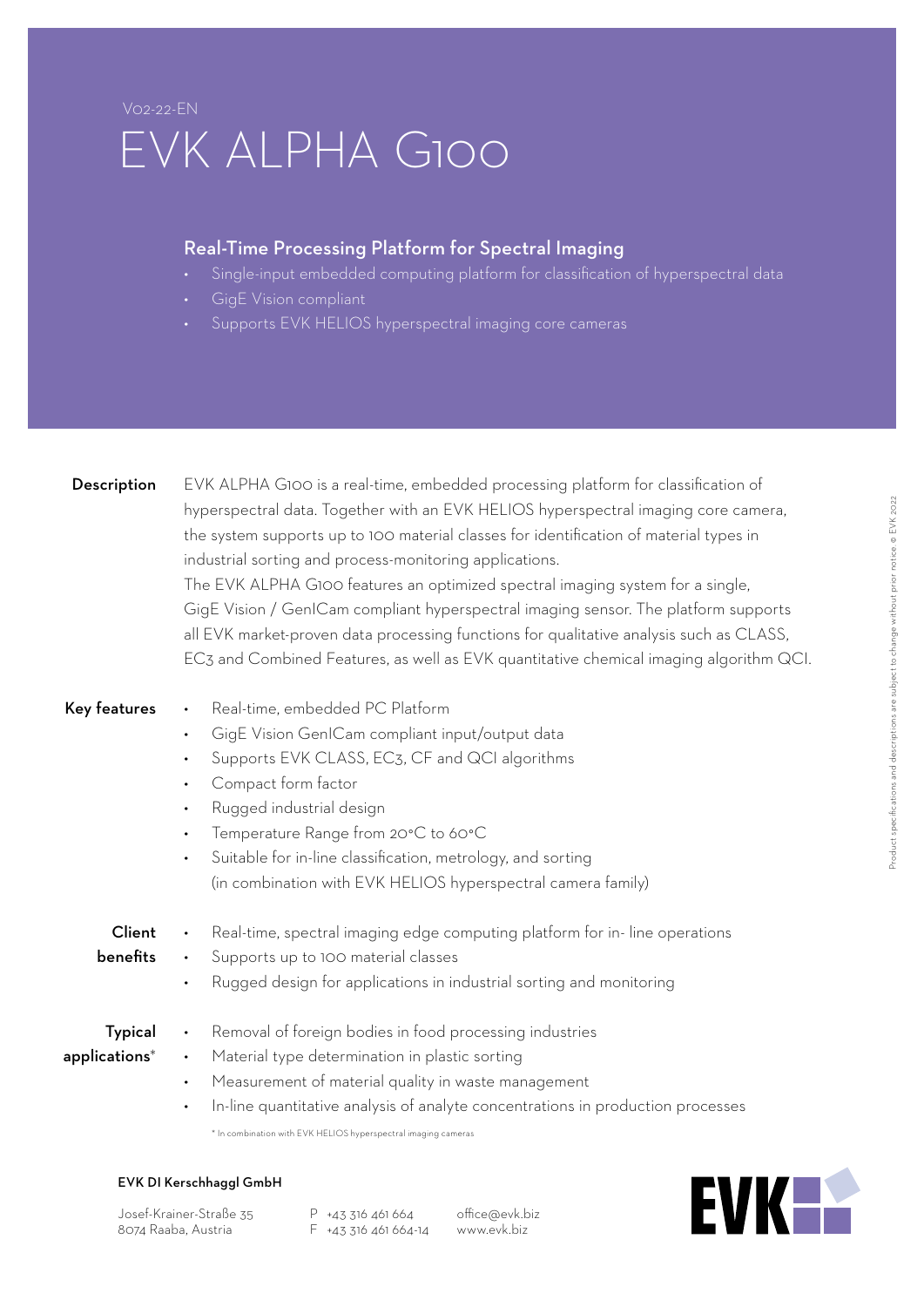## Experts in industrial imaging

#### Technical Data

| Key technical specifications - Spectral imaging |                                  |  |  |
|-------------------------------------------------|----------------------------------|--|--|
| Supported Cameras                               | EVK HELIOS EC32                  |  |  |
| Camera Interface                                | GigE Vision (Ethernet connector) |  |  |
| Supported Protocols                             | GigE Vision compliant            |  |  |
| Supported Output Format                         | Mono8, Mono12, RGB8              |  |  |
| Nr. of chemical metrology channels              | 12                               |  |  |
| Programming Interface                           | REST API, GenICam                |  |  |
| User Interface                                  | EVK SQALAR software tool         |  |  |

| Supported classification algortithms |                                                                                                                                                     |
|--------------------------------------|-----------------------------------------------------------------------------------------------------------------------------------------------------|
| CLASS/100                            | Allows separation of different materials in material classes.<br>Up to 100 material spectra is supported by the algorithm.                          |
| EC <sub>3</sub> /3                   | Transforms spectral information into color information.<br>Typically used for determination of subtle chemical differences<br>in inspected product. |
| CE                                   | Combines features and delivers sorting decisions based on<br>a relation between physical and chemical features for a good<br>or bad product.        |
| QCI/Z                                | Allows quantitative analysis of up to 3 chemical constituents,<br>measuring concentration levels of chemical compounds in<br>a product.             |

#### Key technical specifications – EVK ALPHA computing platform

| Power                        | DC-in 9 - 36V x1 for 3-pin Terminal Block                               |
|------------------------------|-------------------------------------------------------------------------|
| Operating Temperature        | $-20^{\circ}$ C ~ 60 $^{\circ}$ C, acc. To IEC68-2 with 0.5 m/s AirFlow |
| Storage Temperature          | $-40^{\circ}$ C ~ 80 $^{\circ}$ C                                       |
| Storage Humidity             | $5 \sim 95\%$ @ 40°C, non-condensing                                    |
| $Size (W \times H \times D)$ | 250 x 143 x 51.5 mm with bracket                                        |
| Weight                       | 2.0 kg                                                                  |
| Mounting                     | Wallmount                                                               |
| Certification                | CE/FCC class A                                                          |
| Connectors                   |                                                                         |
| <b>Ethernet</b>              | RJ-45 x 2 for 1Gb/2.5GbE LAN                                            |
| Display Interface            | HDMI 2.0 $\times$ 2                                                     |
| <b>USB</b>                   | USB Type-A x 3 for USB 3.2 Gen2, USB Type-A x 1 for USB 2.0             |
| Other I/O                    | DB-9 for RS-232/422/485                                                 |

#### EVK DI Kerschhaggl GmbH

Josef-Krainer-Straße 35 8074 Raaba, Austria

P +43 316 461 664 F +43 316 461 664-14